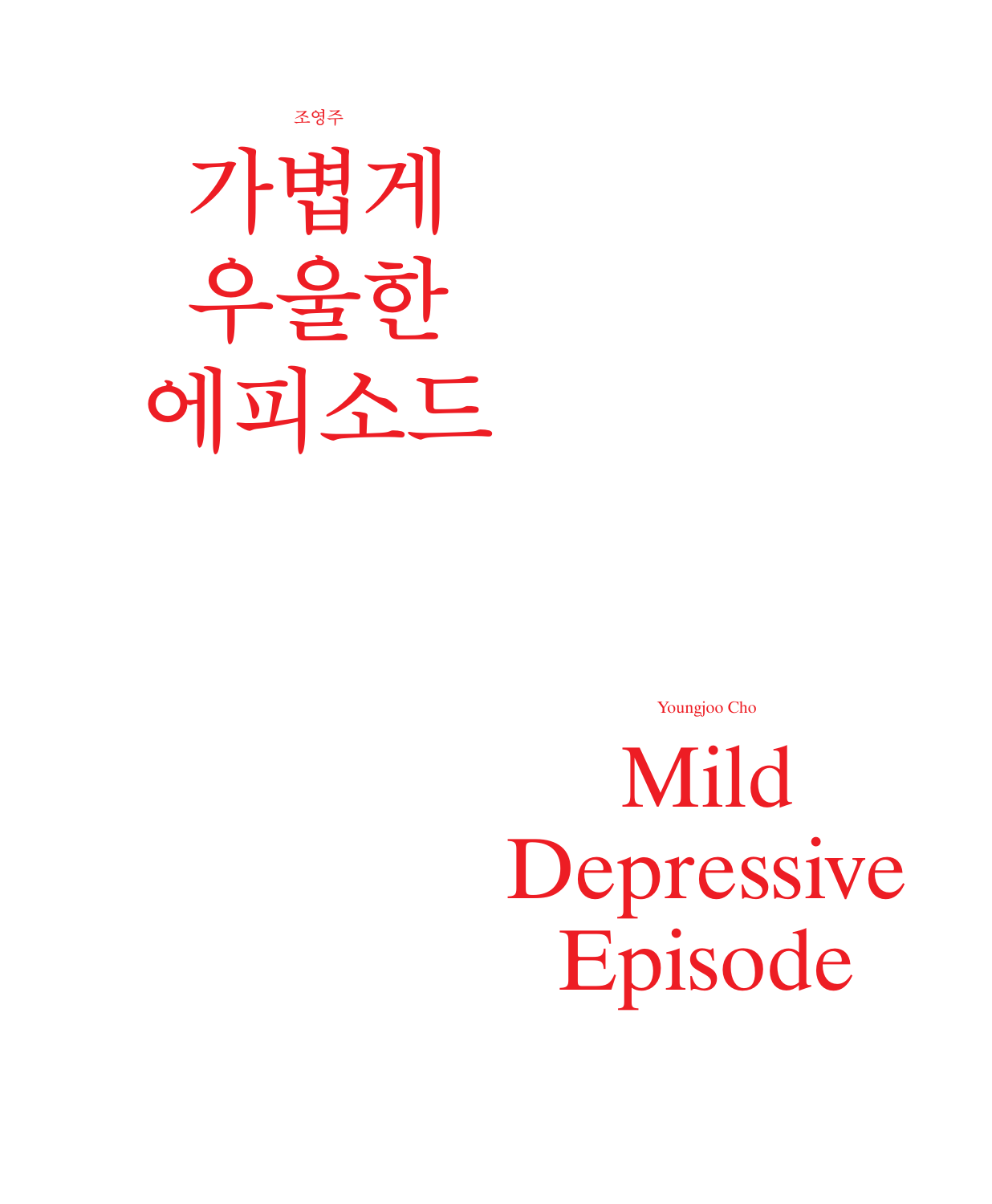Seoul Museum of Art (SeMA) has operated a program aimed at finding talented young artists and providing supports for them since 2008.

For this year's *Emerging Artists Program*, SeMA expanded its support, which has been limited to visual arts, to the interdisciplinary arts, thus reflecting the trend of the contemporary art world. The new movement represents our strong will to support talented young artists committed to new experimental activities of art.

인사말 Greetings 동향을 반영하고 있습니다. 이는 더욱 실험적이 올해로 6회째를 맞는 본 프로그램 ‹Emerging Artists: 신진작가 전시지원 프로그램›이라는 명 칭 하에 기존에 시각예술에 국한되어 있던 지원 범위를 다원예술까지 확장하여 동시대 미술의 고 다양한 지층의 재능있는 신진작가들을 지원 하고자하는 의지에서 비롯된 것입니다.

> The goal of the *Emerging Artists Program* is to nurture talented young artists and create a new space for the development of the Korean art world. Believing that the artists grow with opportunities to exhibit their works to art lovers, we support young talented artists with substantial sums of money that can cover the

서울시립미술관은 2008년부터 역량 있는 젊은 작가들을 발굴, 지원하는 신진작가 전시지원 프 로그램을 시행하여 왔습니다.

‹Emerging Artists: 신진작가 전시지원 프로그 램›은 신진작가 양성과 미술계의 새로운 장 형 성을 목표로 하고 있습니다. 작가는 전시를 통 해 성장한다는 신념하에 상대적으로 전시기회 가 어려운 젊은 작가들에게 개인전을 개최할 수

1 in the state of  $\frac{1}{2}$  in the state of  $\frac{1}{2}$  in the state of  $\frac{1}{2}$  in the state of  $\frac{1}{2}$  in the state of  $\frac{1}{2}$  in the state of  $\frac{1}{2}$  in the state of  $\frac{1}{2}$  in the state of  $\frac{1}{2}$  in the stat  $\frac{1}{2}$  iii

있도록 전시장 임대료, 인쇄료, 홍보료, 작품 재 료비, 전시장 구성비 등 실질적 전시 경비 일체 를 지원합니다. 뿐만 아니라 미술관 큐레이터들 의 전시 컨설팅을 통해 전시의 완성도를 높이고 워크숍(작가와의 대화)을 개최하여 작가들의

창작의욕을 고취하고자 합니다.

서울시립미술관은 장기적인 안목을 가지고 젊 고 유능한 작가들이 활발히 창작활동에 전념할 수 있도록 지원을 아끼지 않을 것이며, 작가들 의 발전을 위한 안정적인 발판의 역할을 하고자

노력하겠습니다.

높은 경쟁률을 뚫고 선정된 미래가 촉망되는 젊 은 작가들의 행보를 애정 어린 시선으로 지켜봐

주시기를 부탁 드립니다.

감사합니다.

김홍희 서울시립미술관장

entire cost required for holding a solo exhibition, from the exhibition hall rental to the publications, PR, and materials cost. In addition, we also aim at a significant improvement in the quality of exhibitions through professional consultations with expert curators and boost morale among young artists by helping them host workshops where they can converse with art lovers.

SeMA will continue to commit ourselves to its long-term goal to provide talented young artists with opportunities to devote their work, and become a reliable foothold for them to continue to develop their artistic capability.

Finally, we hope you devoted to continue to offer your encouragement and support for the aspiring artists who arrived here through fierce competitions.

Thank you.

Kim Hong-hee Director, Seoul Museum of Art (SeMA)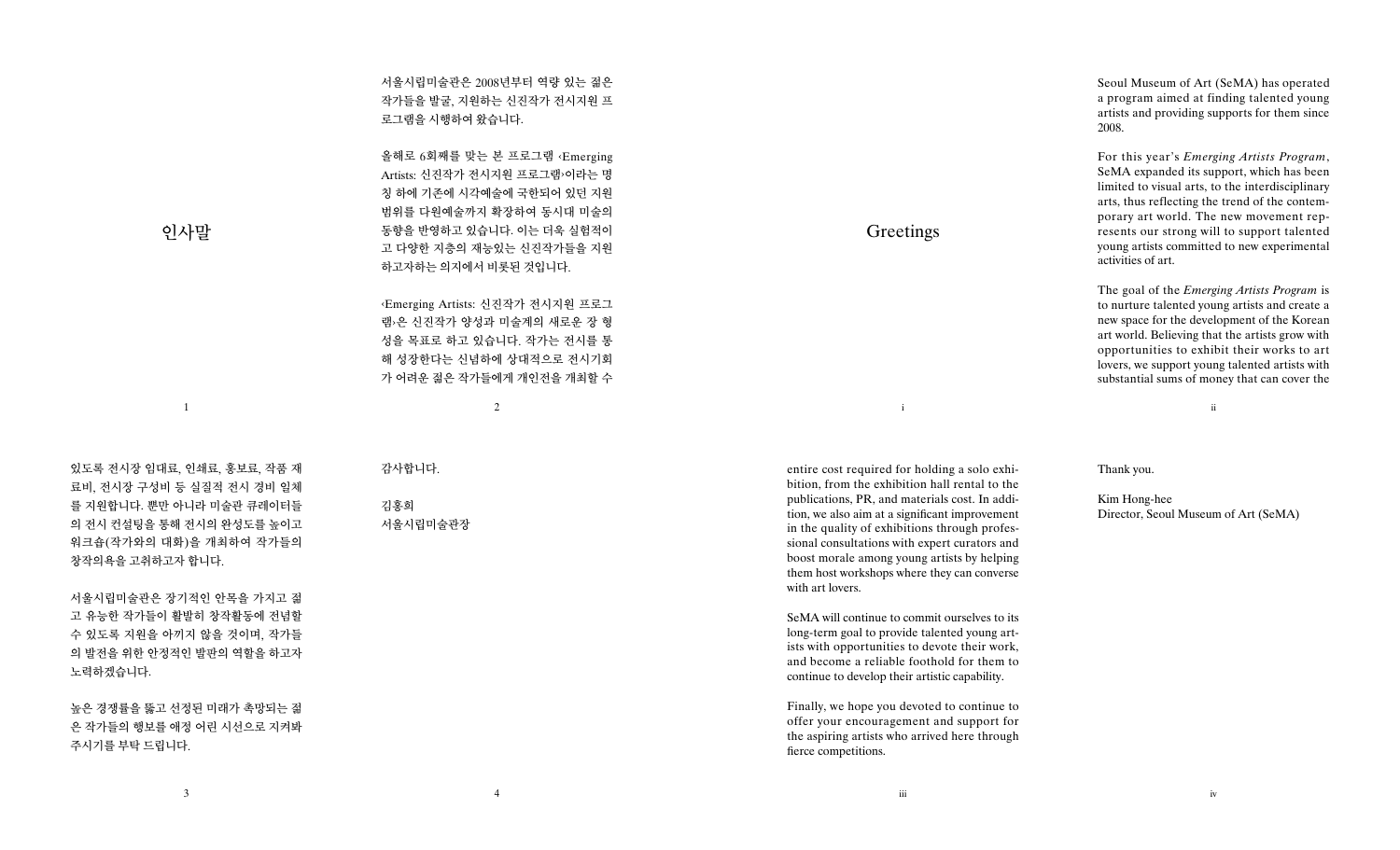계단절을 시도하기도 한다 .

트라우마는 사람마다 취약성이 다르지만 일반적으로 능력발달을 지연시키고 바깥에서 오는 자극들에 과도하게 파장을 맞추어 일상 의 일에 집중하기가 어렵게 만든다. 트라우마 와 관련된 자극들을 회피하거나 일반적인 반 응에서 무뎌지게 하고, 또는 계속해서 긴장되 고 놀란 증상들이 나타나게 된다. 이는 반복되 는 스트레스를 겪거나 트라우마를 겪는 동안 우 리 뇌에서는 코르티솔(cortisol)이라는 호르몬 이 분비되어 몸의 반응(reaction)을 일으키기 때문이다. 곧 싸우기 (fight ), 도망 혹은 회피하기 (flight ), 뇌가 얼어붙어 버리는 얼음땡 상태로 행동 (action )하거나 마비 (numbness )시키는 것 이다. 이러한 호르몬들이 분비될 때, 사람은 기 억을 잘 못하고 (memory loss )집중할 수 없게 되 기도 하며, 말을 잃기도 (실어증 ) 한다. 이는 모

to shut down; in other words, it produces a state consisting of extreme action or numb ness, or some combination of the two. When cortisol is secreted, furthermore, people may suffer from memory loss and sometimes aphasia. These are all responses of the human brain to ensure survival.

One early spring day in March, a woman suffering from deep sadness and lethargy vis ited me. She said she had been treated by a doctor for aphasia a few months before. She talked about the happy days she had spent with a man--the dates they had had together and the happiness of their lives as they stud ied abroad together.

In the process of counseling her, I was able to get a glimpse into her unconscious. She had been through hard times as a child due to her father's unsuccessful business ventures and had at that time worried that she might even be abandoned by her parents as a result. This

봄이 시작되는 3월 어느 날, 깊은 슬픔과 무 기력으로 고통을 겪고 있는 30대의 한 여자가 찾아왔다. 몇 달 전에 실어증으로 병원 치료를 받았다고 했다. 그녀는 한 남자와 지냈던 행복 했던 시절, 그와의 데이트, 유학생활의 기쁨 등 을 얘기했다 .

The traumatic experiences and moments of stress that people sometimes face in life can change the way their brain functions. When this happens, the thinking brain assesses their circumstances and determines whether or not they are in danger. People are born and grow, and along the way experience many things. Some people remember seemingly trivial events in unusual ways, or experience trauma, which remains with them as adults and results in great terror and fear for them. Here is a good example. The level or degree of fear people have of dogs is much higher or more intense when they are children as opposed to when they are adults. Moreover, if they en counter a dog as a child and feel threatened, this experience can be imprinted on their brain like a photo; later, they may even feel terrified by situations that loosely relate to that experience or subject, even if others may not be able to understand their feelings or the

즈업되었다. 어린 시절 경험한 거절에 대한 두 려움은 한 남성으로부터 버림 받을 것에 대한 두려움과 맞물려 필요 이상의 공포를 경험하게 했다. 때론 어린 아이가 되기도 하고, 때론 어른 이 되어 맞서 싸우기도 하고, 어머니처럼 순응 하기도 하는 자신의 모습을 보면서 겪어야 했던 슬픔과 분노가 그녀의 작품 속에 배여 있다. 한 남자에게 지배되기 보다 자신이 그 남자를 지배 하고 싶은 욕구가 성적 욕망으로 표출되기도 하 고, 실어증에 걸린 자신의 모습을 드러내기도 한다 . <sup>3</sup> iii <sup>2</sup> ii <sup>4</sup> iv

connection those situations have with dogs. These feelings may be so extreme that people will try to cut themselves off from their personal relationships in order to protect them selves from the images that they associate with dogs.

Although people show different levels of vulnerability to trauma, experiences like this often retard a person's emotional growth and lead to an obsession with the traces of the past that surface around the person, making it hard for him or her to live a normal life. Peo ple avoid stimuli that are, for them, related to the trauma they have experienced, become dull in their responses generally, or show other signs and symptoms of tension and shock. The reason people react this way is that the hormone cortisol is secreted by the human brain during times of stress or trauma. Corti sol enhances reactive behaviors such as fight ing, escaping, or evading, and causes the brain

상담의 과정을 통해 그녀의 무의식 세계 중 한 부분을 볼 수가 있었다. 그녀는 어린 시절 아 버지의 사업 실패로 여러 가지 힘든 일들을 겪 었고, 그 속에서 버려질지도 모른다고 생각했 다. 그 불안감은 어린 그녀를 두렵게 만들었다. 이러한 경험들은 그녀를 순응하는 아이로 만들 기도 하고, 때론 상황과 맞서는 아이로 만들기 도 했다.

최초의 남성인 아버지와 그녀가 사랑한 한 남자는 그녀의 삶속에서 다양한 모습으로 클로

여성은 트라우마를 경험할 때 남성과 뇌의 저장 방법에서 차이가 있다고 한다. 남성은 기 억하고 싶지 않은 것들은 적당히 가려둘 수 있 다. 하지만 여성의 경우에는 그 기억이 뇌의 사 방에 튀어 저장된다. 마치 토마토 주스를 만들 기 위해 믹서기에 토마토를 넣고 갈다가 갑자 anxiety caused her to be fearful in nature, and the experience led her to alternate between extreme obedience and defiance in her inter actions with the world.

Her father, the first man to come into her life, and this man she loved appeared in close-up in her life. The fear of rejection that she experienced as a child fused with a fear of being dumped by the man she loved, causing her a great deal of anxiety. The sadness and anger she felt over what she experienced, as a child and as an adult, as she stood and fought, and as she lapsed into obe dience, as her mother before her had done, are reflected in her work. Her desire to rule men rather than be ruled by them, through the use of sexual desire and her own aphasia, is also reflected.

It is said that women's brains store in formation differently from men's in times of trauma. Men hide the things they do not want

우리가 살아가면서 겪는 외상적 경험과 반복되 는 스트레스는 뇌가 기능하는 방식을 바꾸어 버 린다. 사고하는 뇌는 상황을 평가하여 위험인지 아닌지를 판단한다. 한 인간이 출생해서 어른으 로 성장하는 과정 속에서 많은 경험들을 하게 되는데 어떤 사람에게는 아주 단순하고 작은 일 들이 특별하게 기억되거나, 심지어 트라우마가 되어 어른이 되어서도 그 경험들에 대한 공포 와 두려움을 지속하게 된다. 예를 들면, 아주 어 린 시절에 받은 개의 위협에 대한 공포는 어느 정도 자랐거나 어른이 되어서 받는 개의 위협에 대한 공포보다 그 강도가 훨씬 크다. 뿐만 아니 라, 어릴 때 개의 위협을 받을 당시의 상황이 뇌 에 사진처럼 찍혀, 개와 상관 없는 상황이나 대 상, 심지어 그 상황과 관계되는 것들에게 까지 공포를 느끼게 된다. 심하게는 개와 동시에 떠 오르는 이미지로부터 자신을 보호하기 위해 관

1

두 생존을 위한 뇌의 반응이라 할 수 있다.

i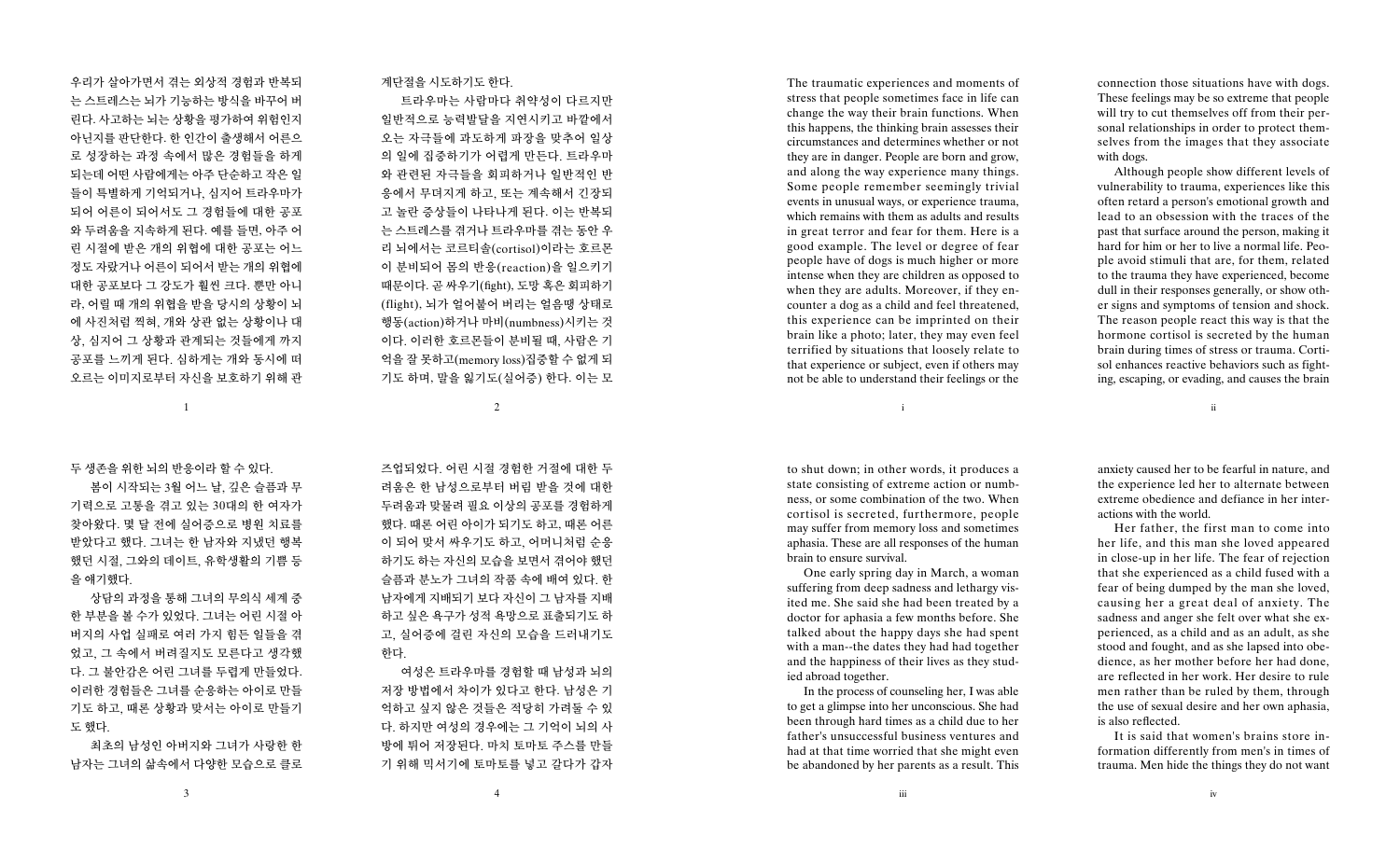진실된 이야기 2 True stories 2

종이에 수채, 21 × 29 cm, 2012 Aquarelle on paper,  $21 \times 29$  cm,  $2012$ 

기 뚜껑을 열면 토마토 파편이 사방에 튀는 과 같다. 그렇기 때문에 여성 자신도 그 기억이 어디에 저장되어, 언제 튀어나올지 예측하기가 힘들다. 그래서 여성은 방금 전 깔깔대고 웃었 다 할지라도 어떤 자극에 의해 기억이 되살아나 면 격하게 슬퍼하거나 분노할 수도 있다. 여성 자신도 왜 이 상황에서 분노하거나 슬퍼하는지 스스로를 이해할 수 없어 그 상황을 견뎌내기가 쉽지 않다.

것 21경숙 2008. 2016. 2017. 2018. 2019. 2019. 2019. 2019. 2019. 2019. 2019. 2019. 2019. 2019. 2019. 2019. 2019. 201 김경숙 상담정신치료전문가

이러한 단편적인 심리는 그녀의 작품 '진실 된 이야기 2'시리즈에서 잘 드러난다. 그녀는 지 금 이러한 과정속에서 자신을 발견하게 되고 새 로운 성장으로 다시 출발하고 있다. 비록 토마 토 주스 파편 처럼 어떤 기억들이 그녀를 괴롭 히겠지만 그 출발의 여정을 멈추지 않을 것이 다 .

to remember from themselves, while wom en hold onto the memories, which are then splashed across their brains. It is similar to the way in which bits of tomato splash everywhere if one places tomatoes in a blender and turns it on without a lid. This is why even wom en themselves cannot really tell what their memories of trauma are and when they will appear. It is also the reason that women can laugh out loud and then subsequently become extremely sad or angry when some trace of memory is brought forward. This situation can be difficult to deal with for these women be cause oftentimes even they cannot understand why they are angry or sad.

This kind of fragmented psyche appears in her series of art works titled 'True Stories 2'. Through this collection, she re-discovers her self and starts to grow again. Although some memories may continue to hang upon her like pieces of tomato, they won't be able to stop

her from moving forward.

Kim Kyung-sook Consultant Psychiatrist



5

6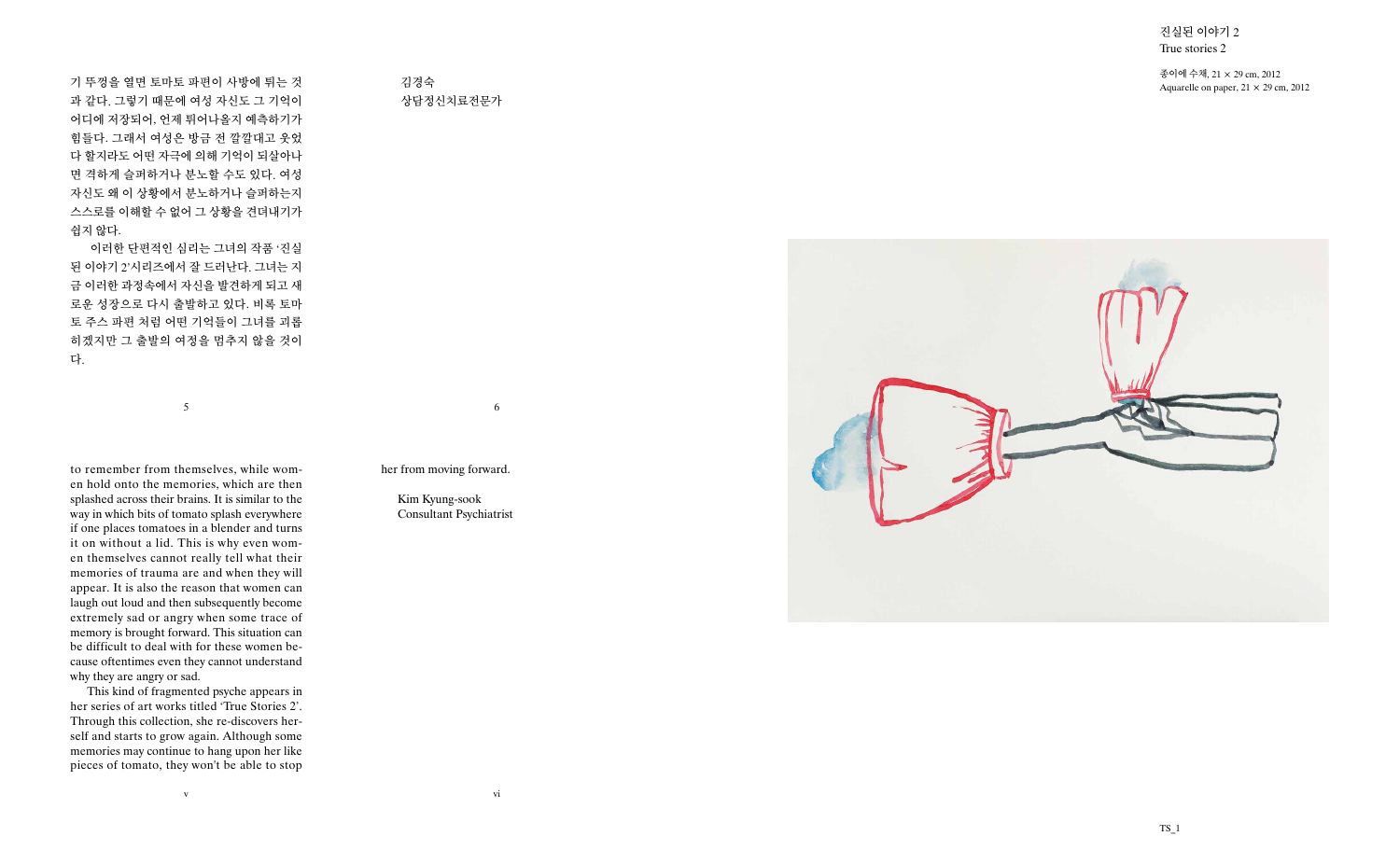괜찮아요. Not bad.





지금은 괜찮아요. It's okay now.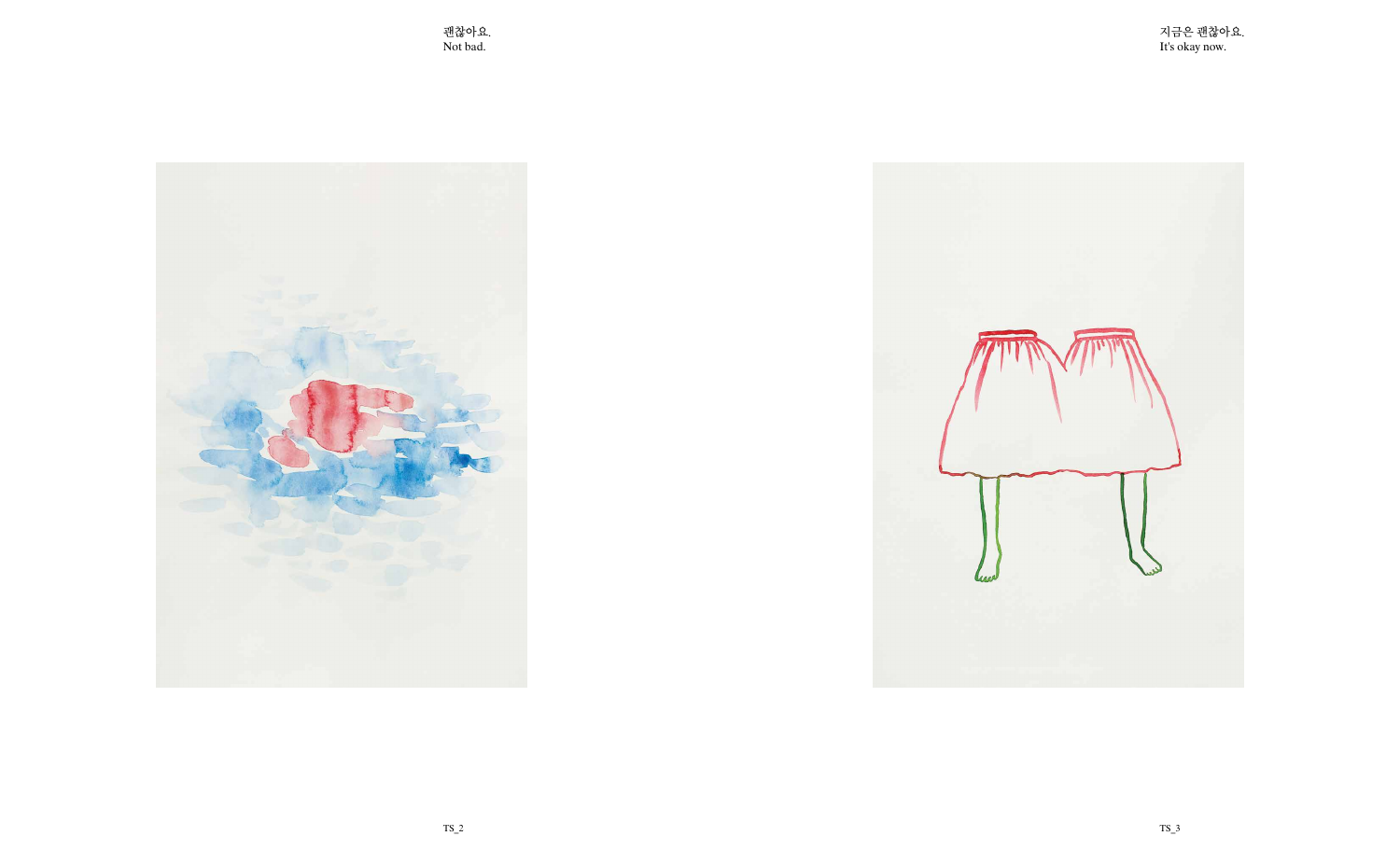

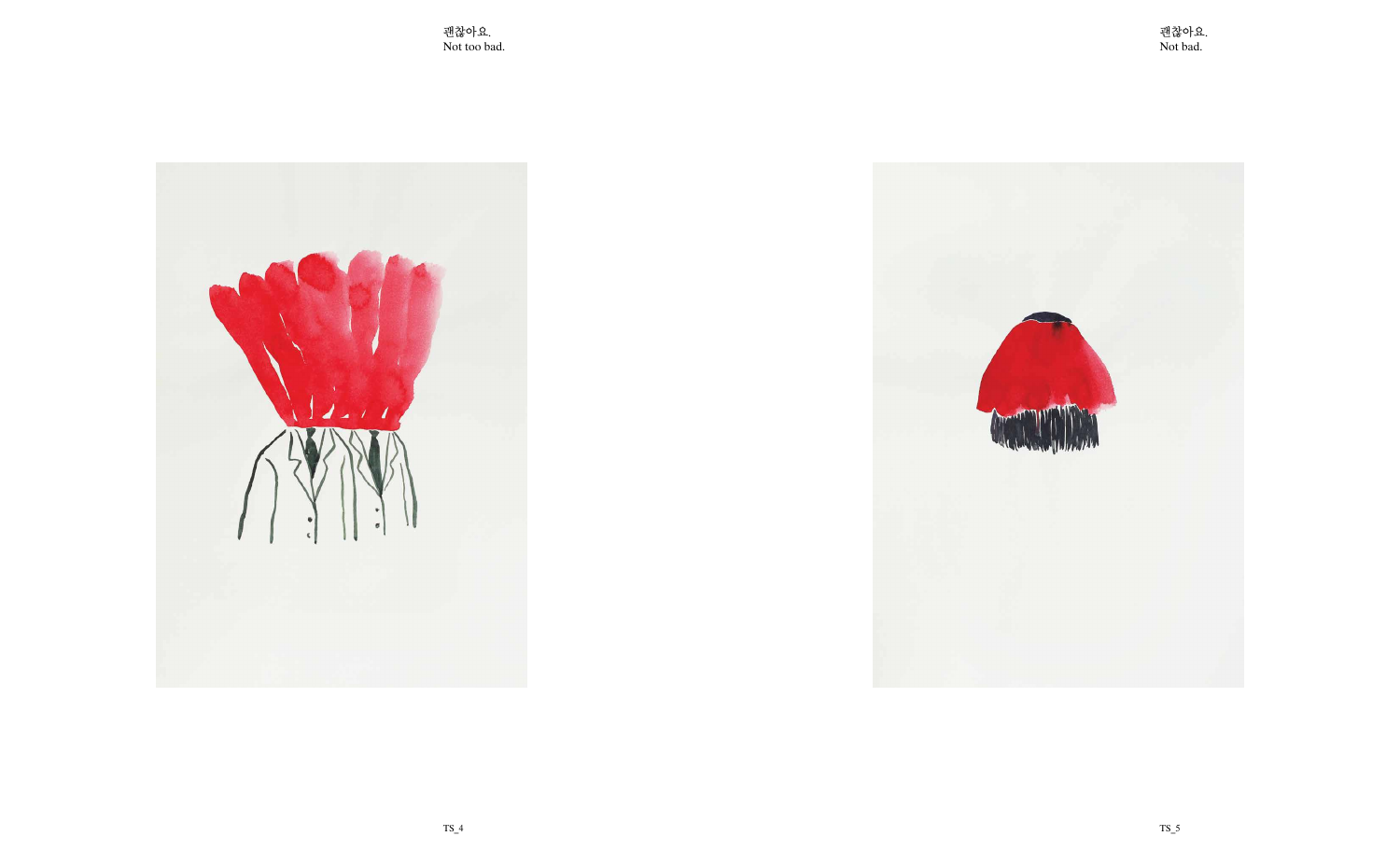괜찮아요. Not bad.





괜찮아요. Alright.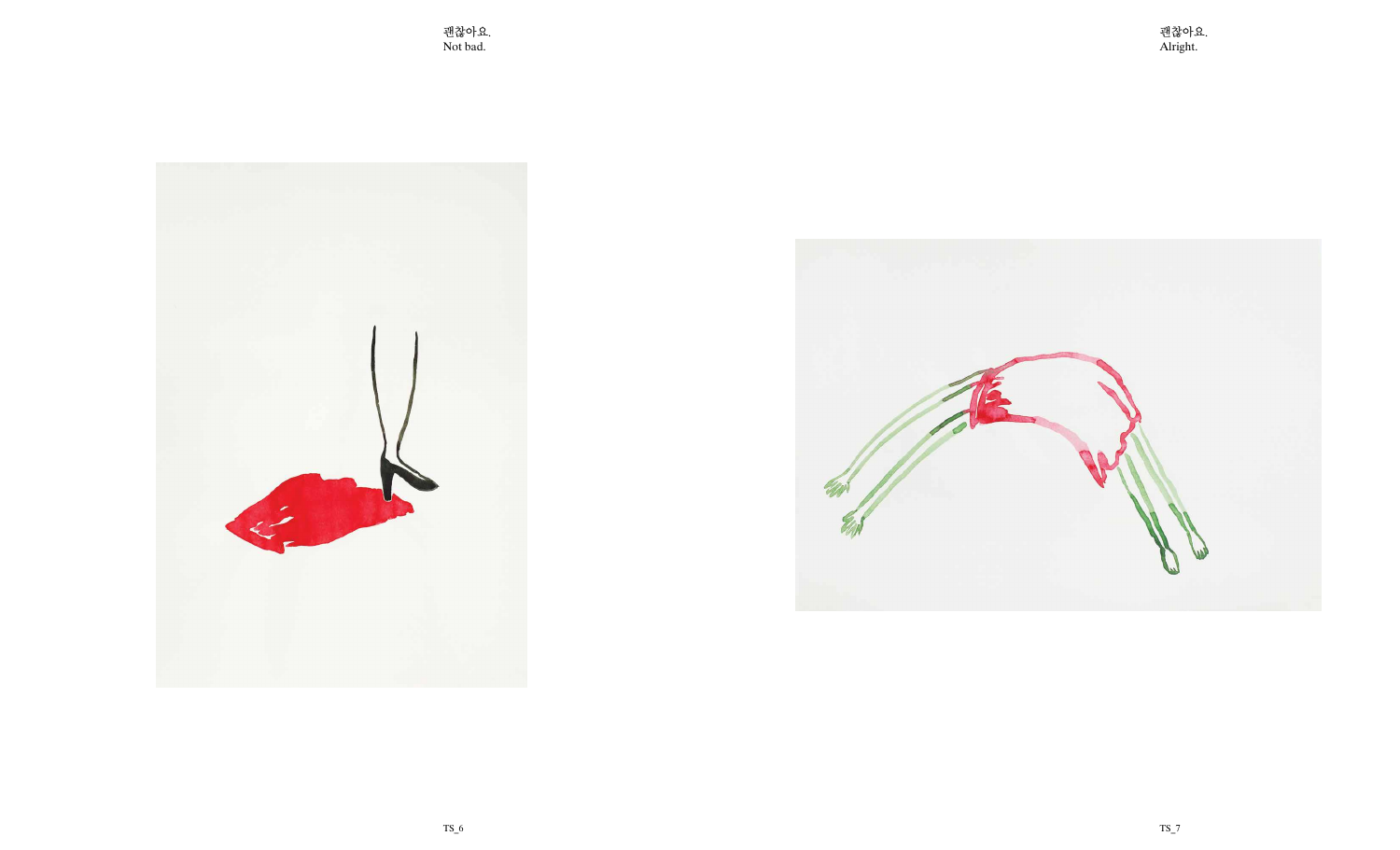



네, 괜찮아요. Doing just fine.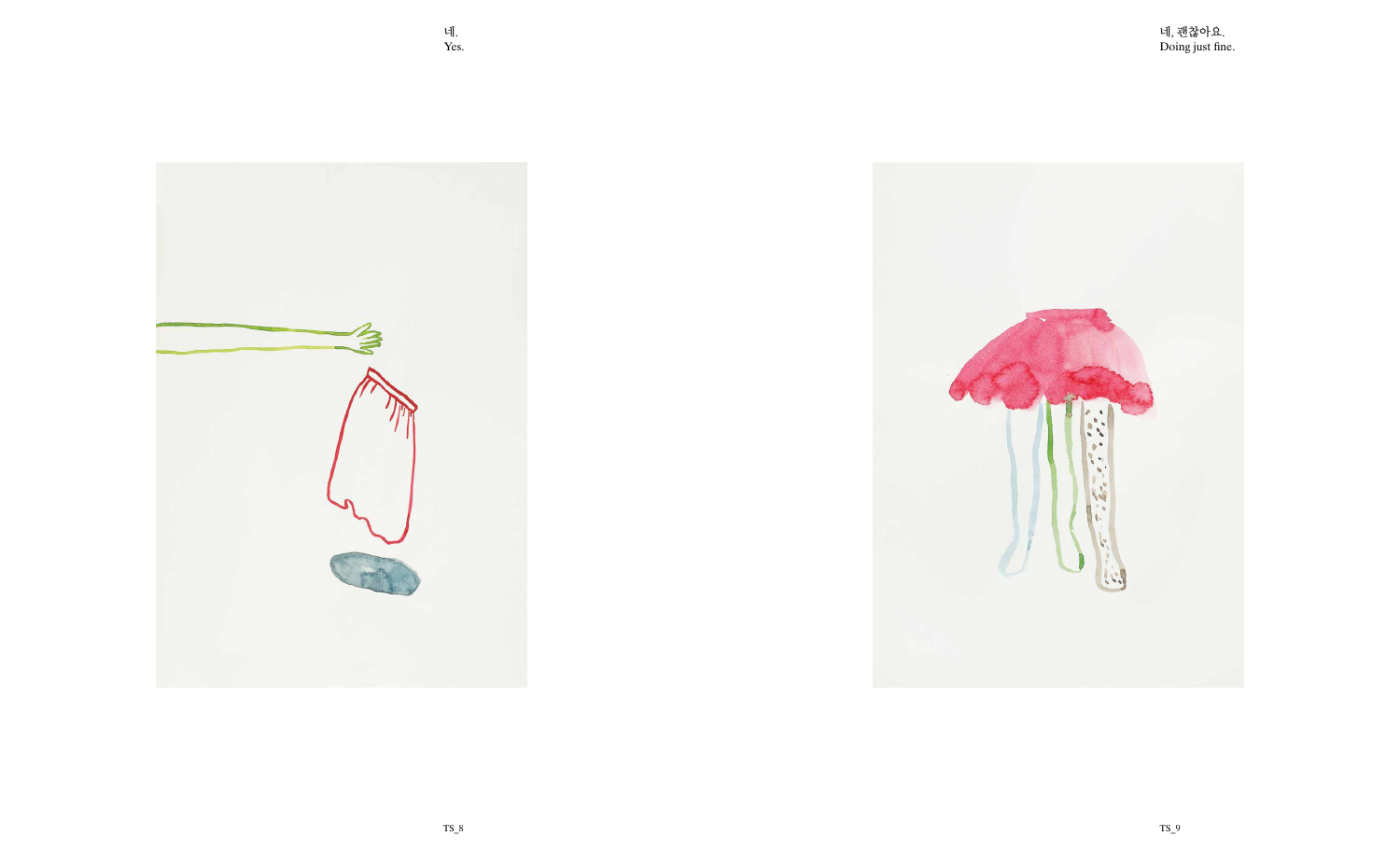괜찮아요. I'm fine.

괜찮아요… 기분도 좋아요. I am okay… pretty good.



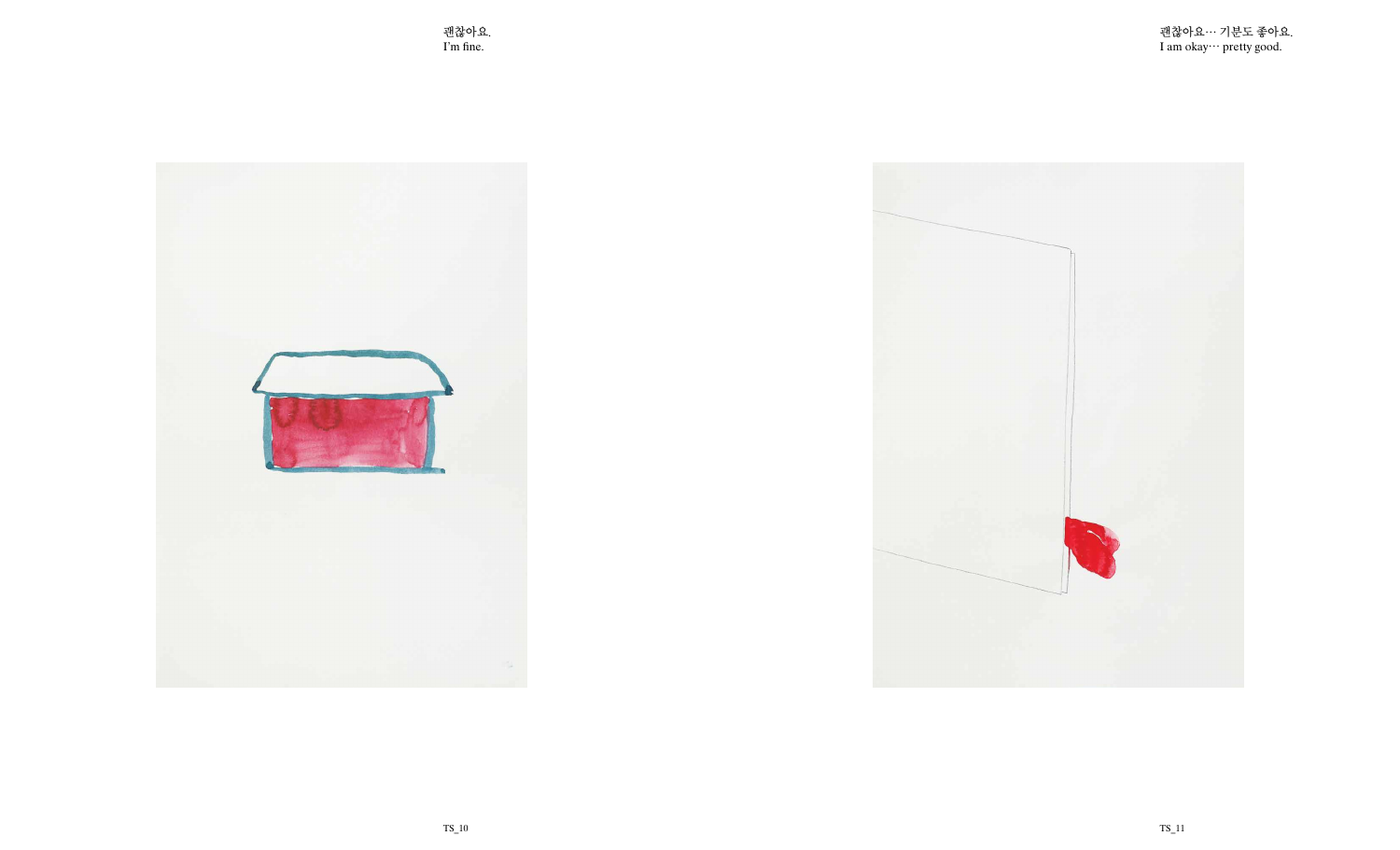

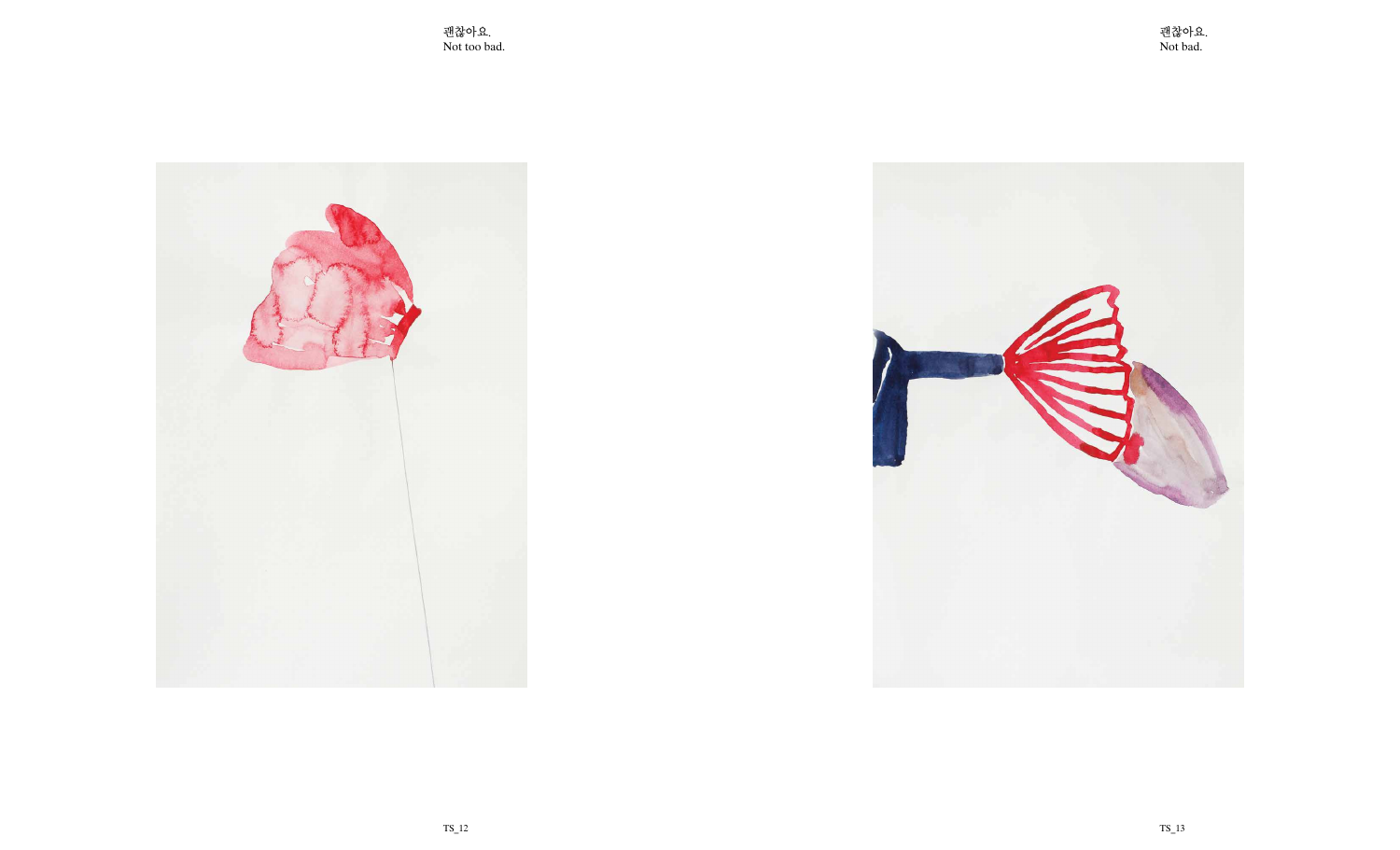기분은 괜찮아요. I feel fine.



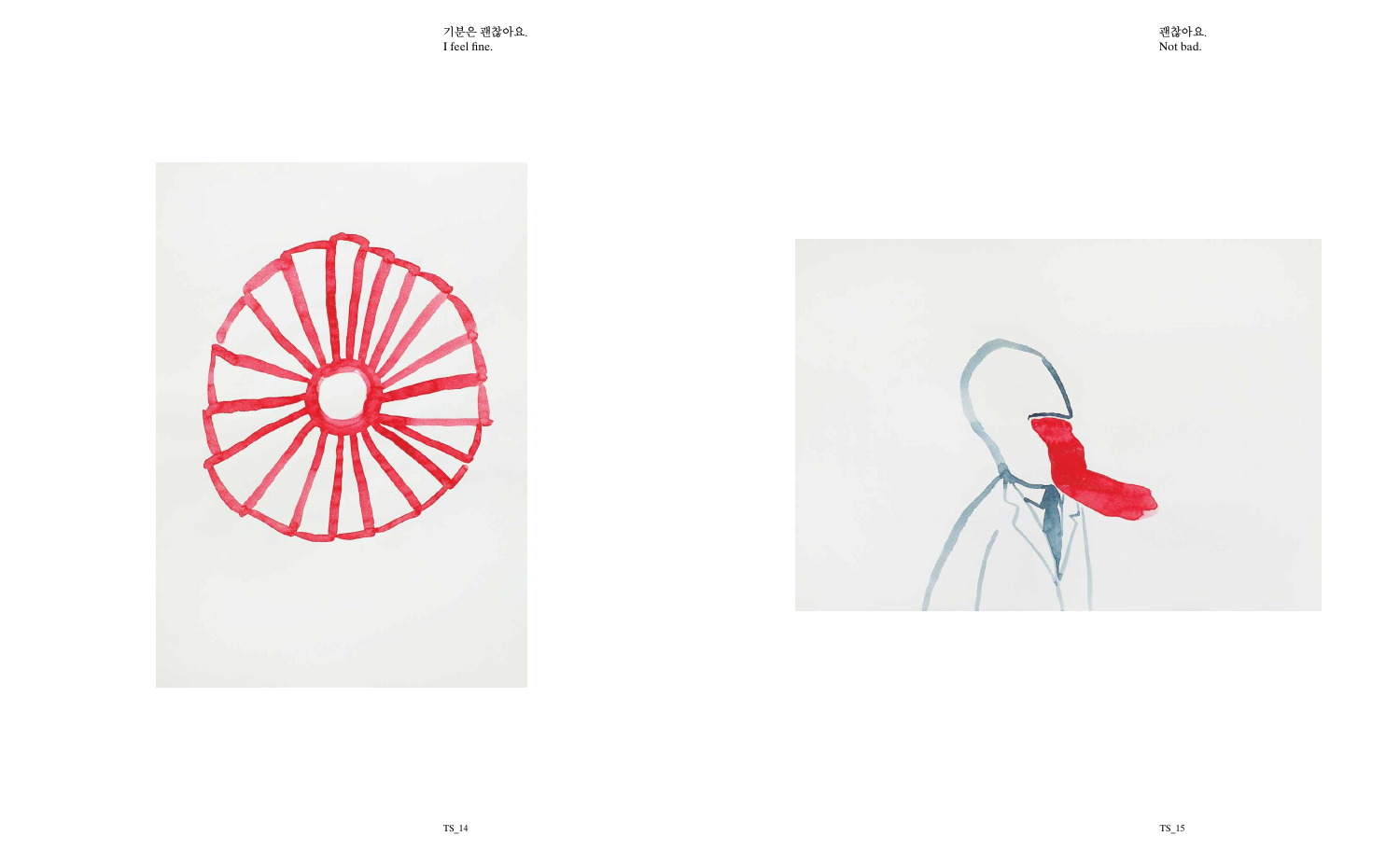괜찮아요. Alright.



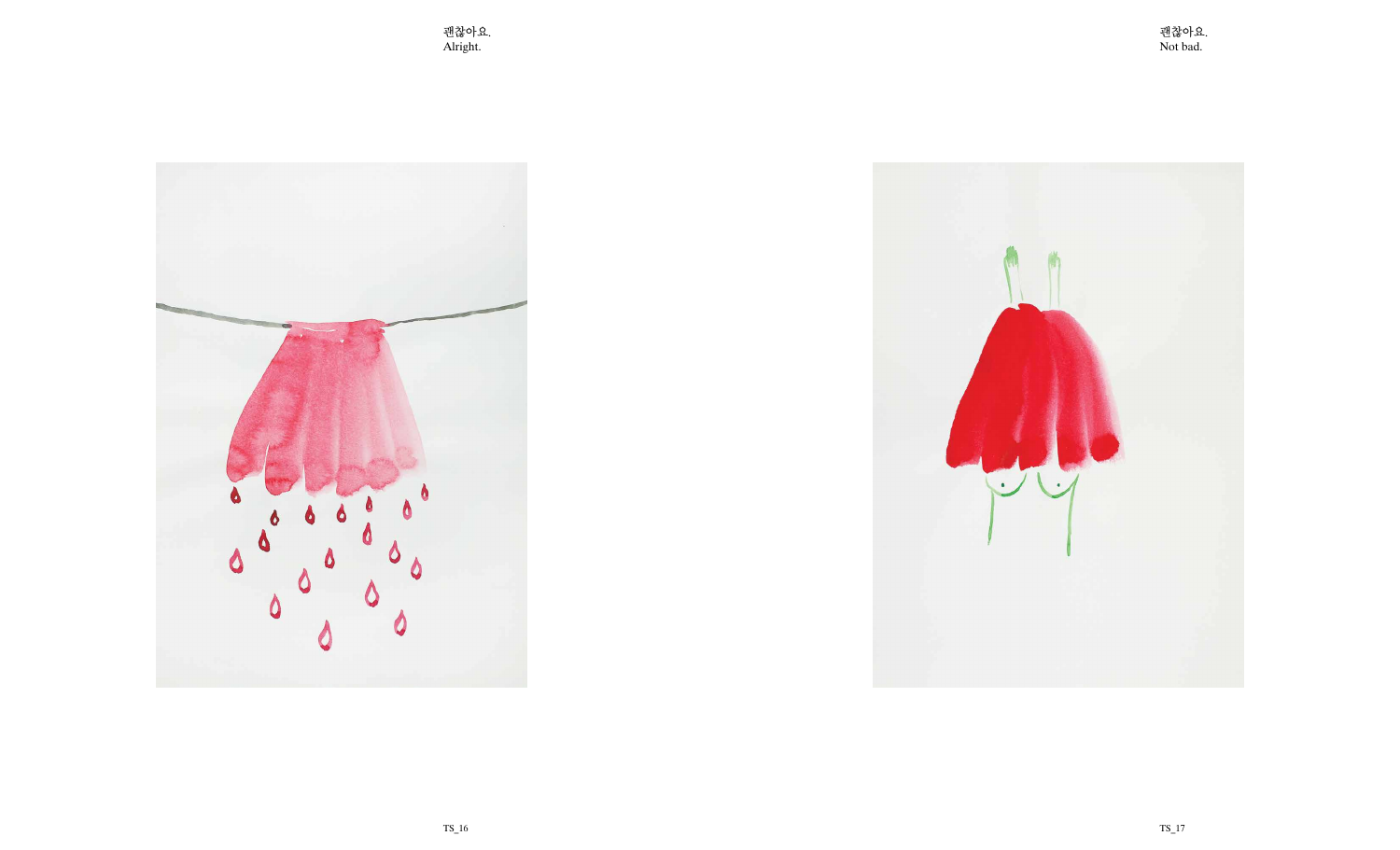

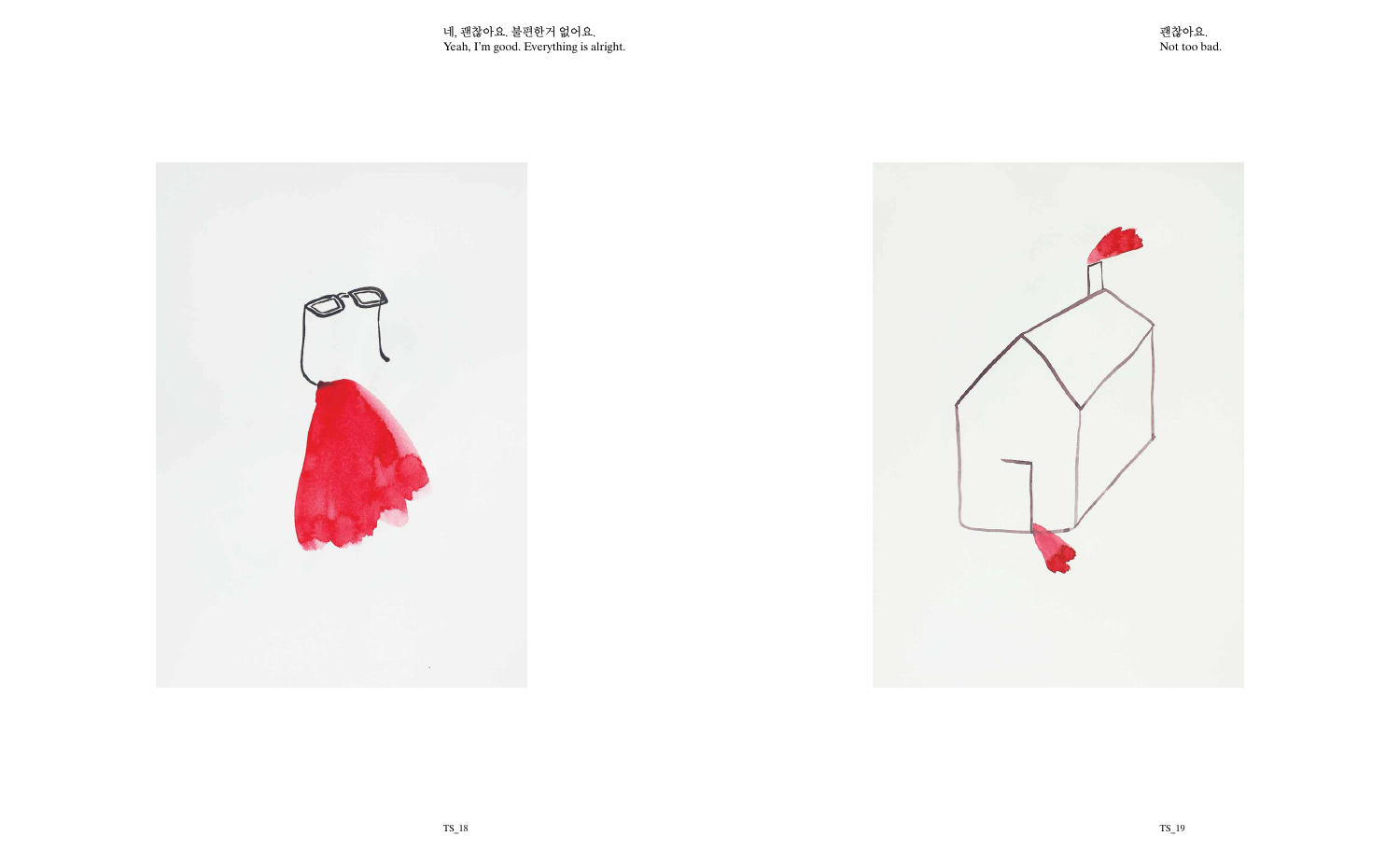네. Yes, I did.





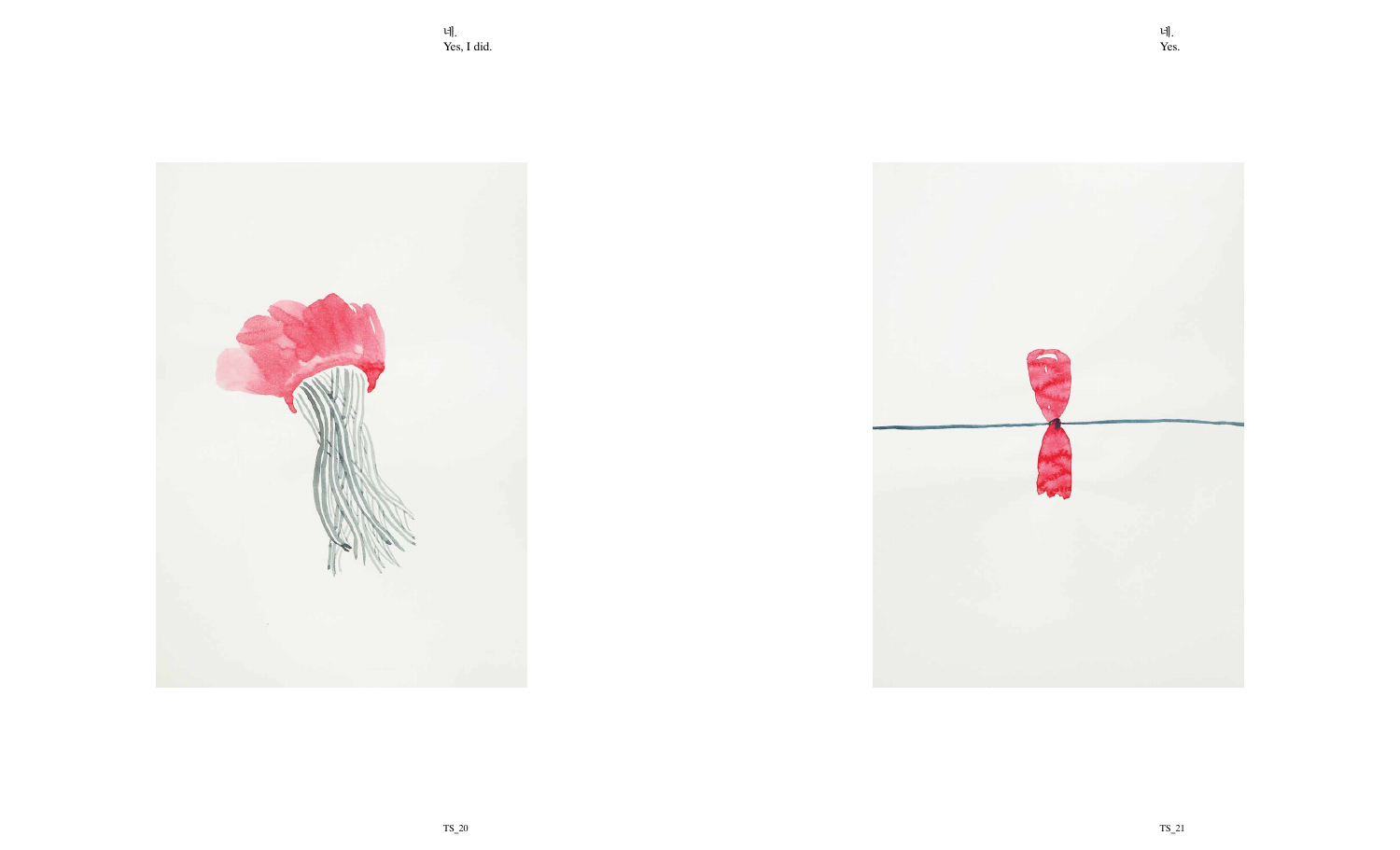괜찮아요. Not bad.





네, 괜찮아요. Yeah, I'm fine.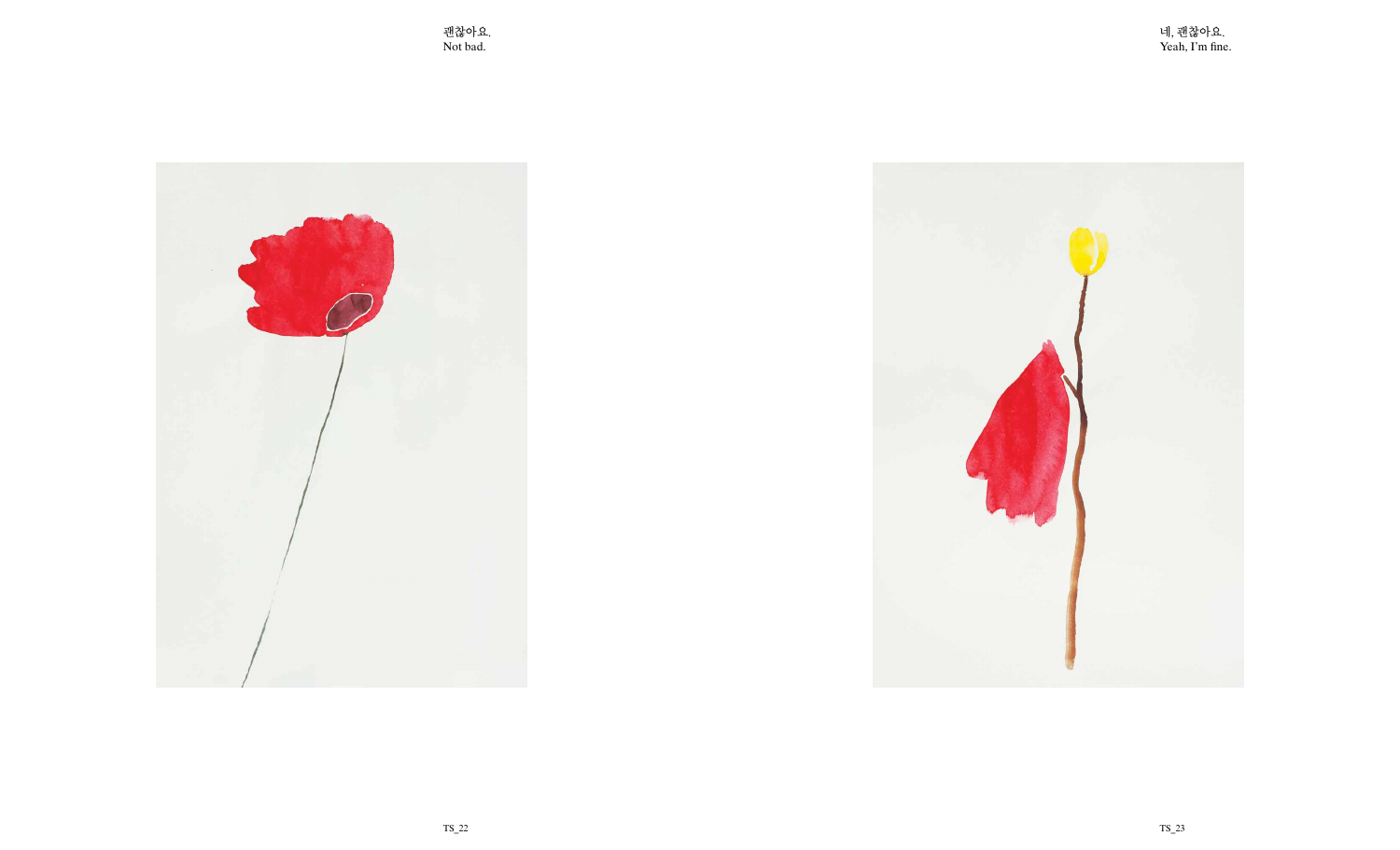



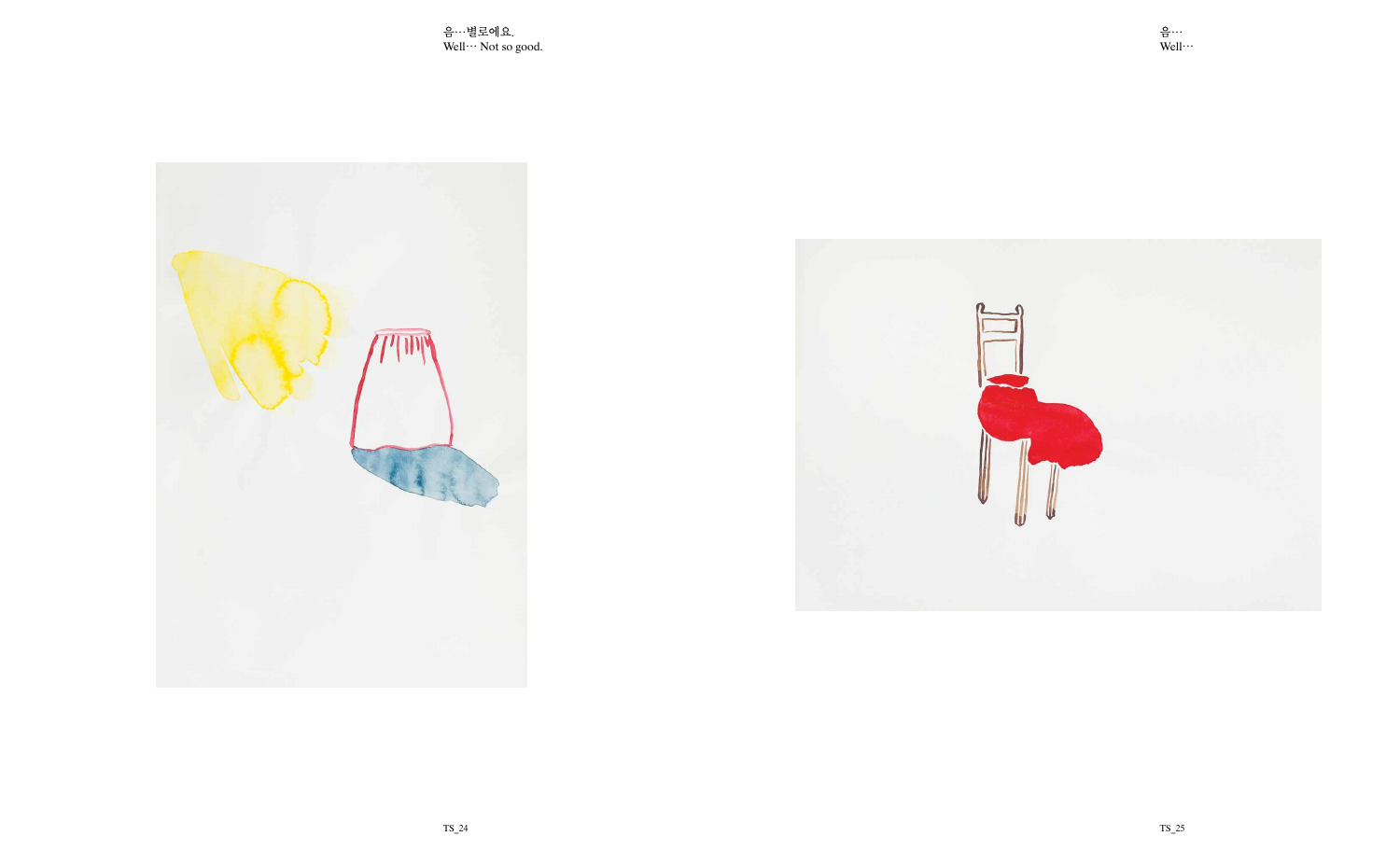지금은 괜찮아요. It's okay now.



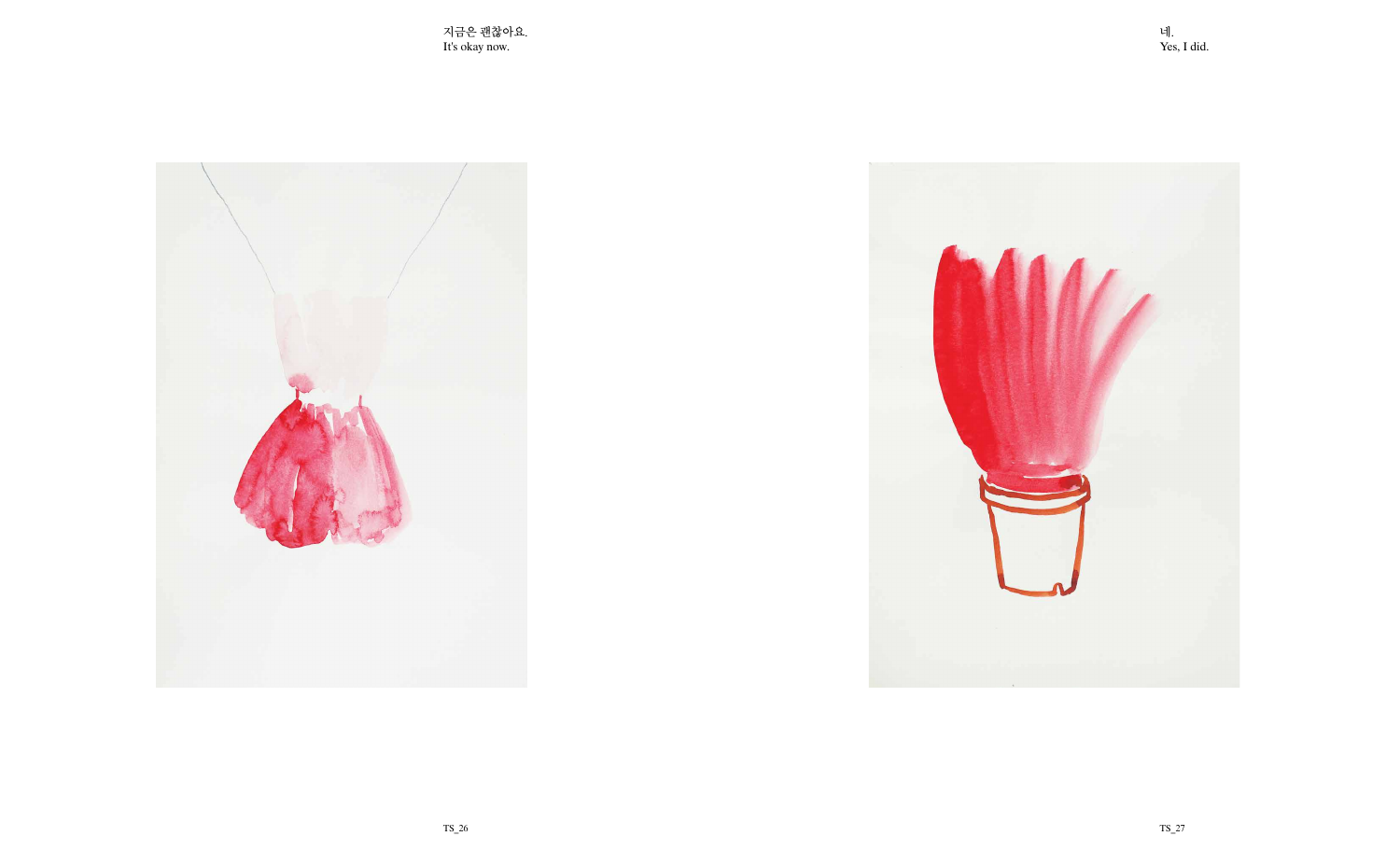

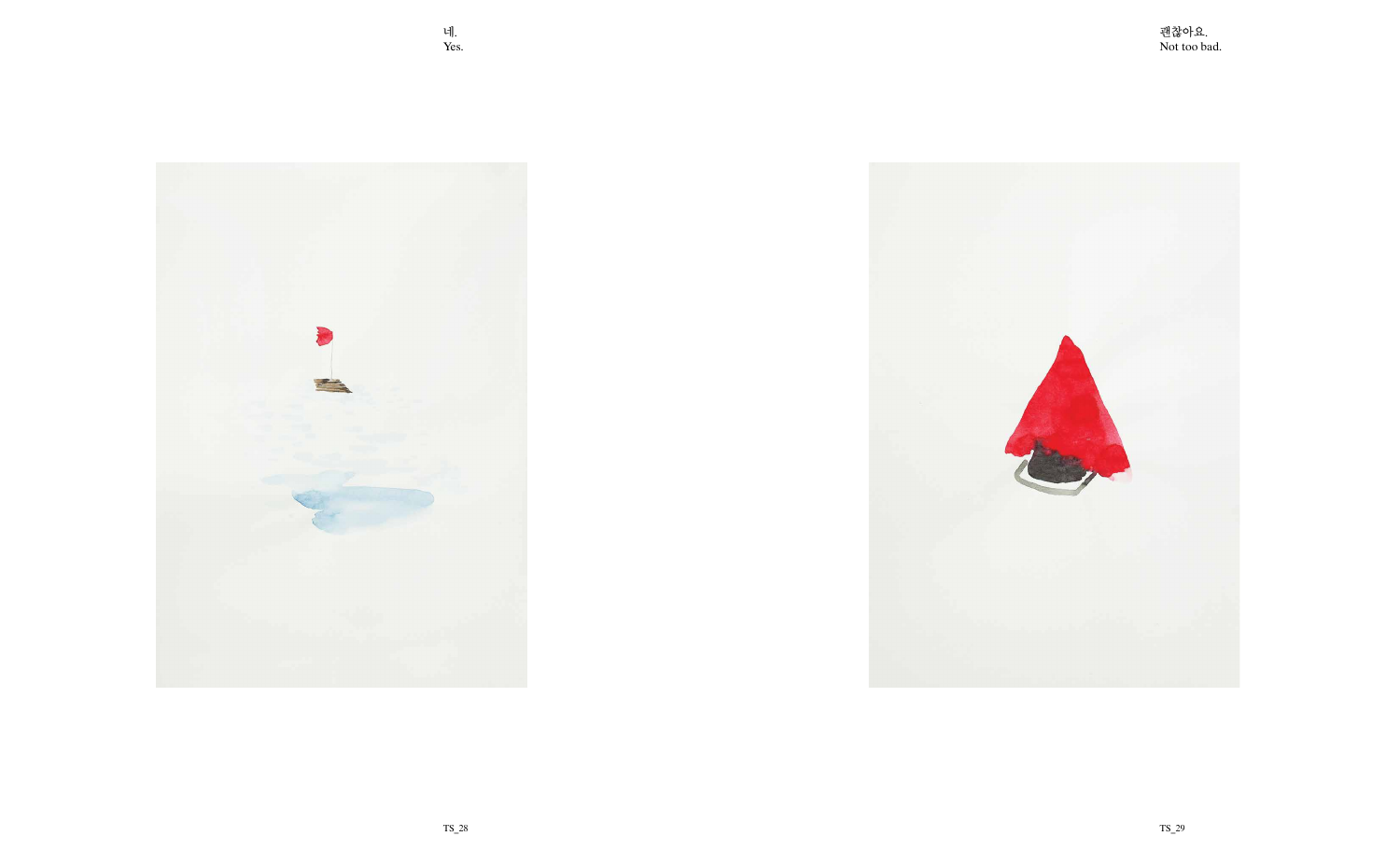네, 괜찮아요. Yes, all right.

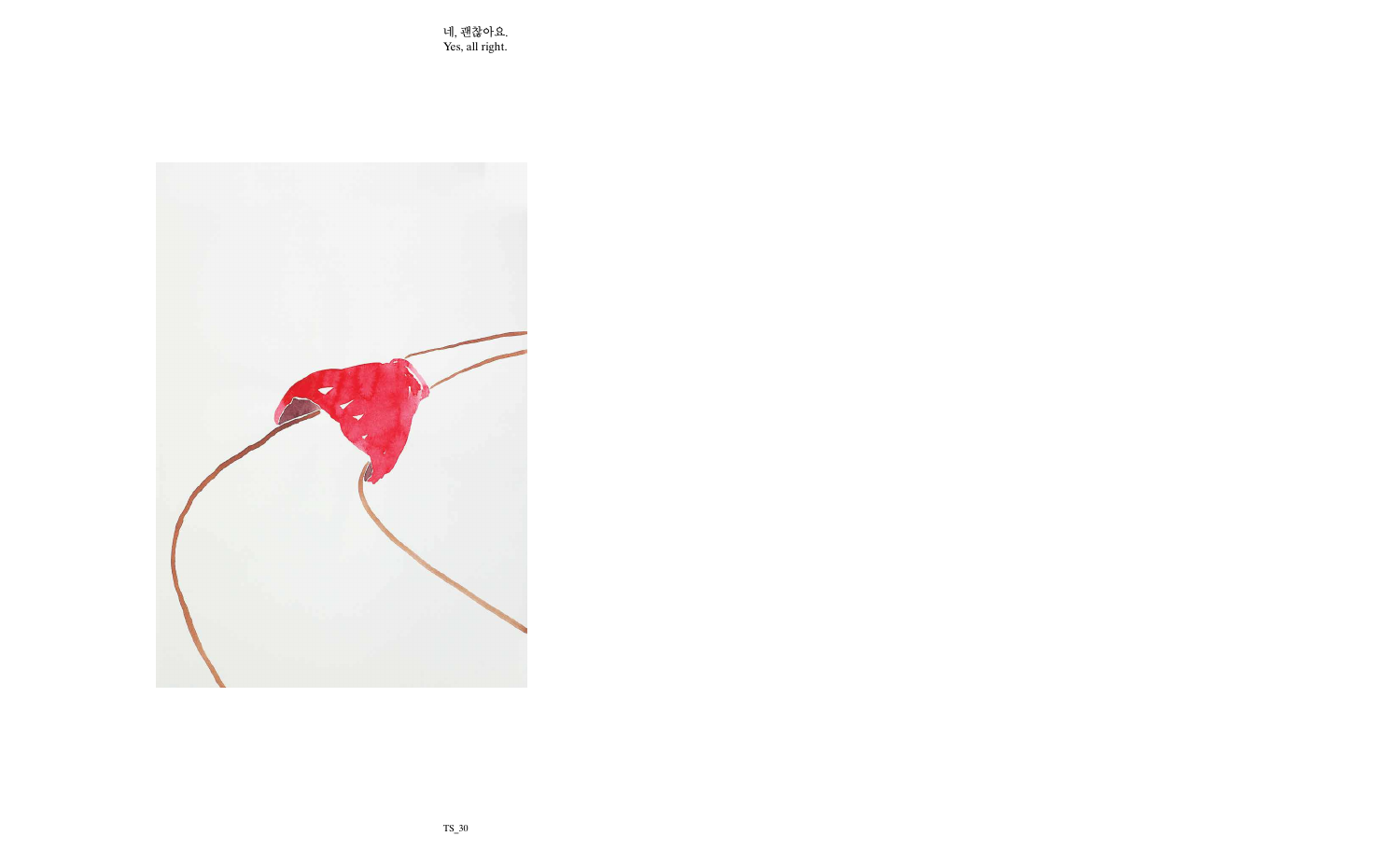# 조영주 1978 년 서울 출생 www.youngjoocho.com chcho09@gmail.com

# 학력

2007 파리 -세르지 국립 고등 미술학교 졸업 2003 -2005 파리 8대학 조형예술학과 석사과정 수학 2001 성균관대학교 미술교육 서양화과 졸업

2013-2014 협업 전시기획 '할Hal프로젝트', 스페이스 매스, 서울 2010 -2011 베를린 신사회 미술협회 (nGBK ) 회원 2005 -현재 국제미술그룹 글로벌 에일리언 (Global Alien )

# 경력

## 회원

## 레지던시

- 2013 스페이스 매스 레지던스 프로그램, 서울
- 2010 경기창작센터 (GCC ) 교환프로그램, 경기
- 2009 골드러쉬 예술가프로젝트 'Goldrausch Künstlerinnenprojekt art IT ', 베를린

#### 수상 및 수여

- 2013 서울시립미술관 Emerging Artists: 신진작가 전시지원 프로그램
- 2013 디딤돌 창작 준비금 수여, 한국예술인복지재단
- 2011 한국문화예술위원회 국제예술교류기금
- 2010 독일 IFA (Institut für Auslandsbeziehungen )
- 2009 덴마크 Arts Council 국제예술교류기금
- 2009 덴마크 아루스 지역문예기금

- 2012 Rebus New York City, Emily Harvey Foundation, 뉴욕
- 2012 CYAYAF 2012 (Contemporary Art & Young Artists Festival ), Kintex, 일산
- 2011 The end of the dream<sup>y</sup>, Micamoca Project e.V., 베를린
- 2011 ‹Sommer auf dem Balkon ›, 갤러리 Antje Wachs, 베를린
- 2011 ‹희망과 실패: 아메리칸 드림의 재발견 ›, 갤러리 Homeland, 포틀랜드

### 주요 개인전

- 2013 ‹가볍게 우울한 에피소드 ›, 코너아트스페이스, 서울
- 2013 < Good job Good place Good time> (2인전), 오산시립미술관 문화공장오산, 오산
- 2013 ‹My public affairs ›, 스페이스 매스, 서울

### 주요 단체전

YOUNGJOO CH Born 1978 www.youngjoocho.com chcho09@gmail.com

- 2011 ‹희망과 실패: 아메리칸 드림의 재발견 ›, 갤러리 rum46, 아루스, 덴마크
- 2010 ‹Schnell & Schmutzig ›, Lab -Montage기획, Markthalle IX, 베를린
- 2010 ‹Step toward Home ›, 갤러리 Dam Stuhltrager, 베를린
- 2010 ‹Dé -synchronisation ›, 대안공간 Espace des Arts Sans Frontières, 파리
- 2009 ‹Splendid Isolation -Goldrausch 2009 ›, Kunstraum Kreuzberg/Betanien, 베를린
- 2009 ‹Power of Spoken Words 'Import Export ' ›, 갤러리 rum 46, 아루스, 덴마크
- 2009 ‹미디어로서의 작가 ›, 갤러리 정미소, 서울
- 2009 ‹Camera Cartell scenario 3 ›, Hedah 갤러리, 마스트리트, 네덜란드
- 2008 Congress of Culture Global Alien<sup>y</sup>, Kunstraum Kreuzberg/Betanien, 베를린
- 2007 ‹Freedom of Speech "Global Alien TV " ›, 쌈지 스페이스, 서울
- 2006 ‹Made in Asia ›, 제 5 회 파리 국제 현대미술축제 'Nuit Blanche', Le Divan du Monde, 파리
- 2006 ‹Paris Tout Court ›, 제 4 회 파리 국제 단편영화제, Cinema L 'Arlequin, 파리
- 2005 < Nouveau Cinema>, Cine Qua Non 협회 ESSEC 디지털 영화제, 파리
- 2005 ‹Le Visiosonic ›, Kameleon 협회 현대미술축제, 세르지, 프랑스
- 2005 ‹Le Cinema Liberté ›, 국제 디지털영상축제, Chaplin 아트 센터, 파리

#### 세미나 및 워크숍

- 2013 몸 ,공간 그리고 놀이 꿈다락 토요문화학교, 문화공장오산, 오산
- 2013 현대미술매체의 역할과 의미, 숭실대학교 글로벌 미디어 학과, 서울
- 2012 REBUS NEW YORK CITY Re-occupy Language in Urban Space, 복합문화공간 꿀&꿀풀, 서울
- 2011 Thank You Art Day (39art ), A Space of Asia Art Archive (AAA ), 홍콩
- 2011 베를린 훔볼트대학, 베를린
- 2010 Global Playground (예술가의 세계유랑 ) 레지던시의 재조명, 경기창작센터, 경기
- 2009 Tongue 프로젝트, Tongue Laden, 베를린

### 출판물

- 2013 «가볍게 우울한 에피소드 », 서울
- 2009 «Youngjoo Cho 'Splendid Isolation ' Goldrausch 2009 », 베를린

#### ED UCATIO NAL Q UALIFICATIO N

- 2007 MA Ecole Nationale Supérieure d'Arts de Paris-Cergy, France
- 2003-2005 Studies in Master of Fine Arts, University Paris8, France
- 2001 BA University Sungkyunkwan, Seoul, South Korea

#### ACTIVITIES

- 2013-2014 Hal Project, Collaborative curating project with Klega, Space Mass, Seoul
- 2010-2011 Member of NGBK( Neue Gesellschaft Fuer Bildende Kunst e.V), Berlin
- 2005-2008 Member of the international art group 'Global Alien'

#### **RESIDENCY**

- 2013 Space Mass Residence program, Seoul
- 2010 Gyeonggi Creation Center, Gyeonggi
- 2009 Goldrausch Künstlerinnenprojekt art IT, Berlin

#### AWARDS & GRA NTS

- 2013 Emerging Artists Program, Seoul Museum of Art
- 2013 Didimdol, Korean Artists Welfare Foundation
- 2011 International exchange of arts and culture, Arts Council Korea
- 2010 ifa (Institut für Auslandsbeziehungen), Germany 2009 International exchange of arts, Danish Arts
- Council
- 2009 Aarhus Region Arts Fund

#### SELECTED SOLO/D UO EXHIBITIO N S

- 2014 *Mild depressive episode*, Corner Art Space, Seoul
- 2013 Good job Good place Good time, Osan Museum of Art, Osan
- 2013 *My public affairs*, Space Mass, Seoul

#### SELECTED COLLECTIVE EXHIBITIO N S

- <sup>2012</sup>*Rebus New York City*, Emily Harvey Foundation, New York
- 2012 CYAYAF 2012 (contemporary Art & Young Artists Festival), Kintex, Ilsan
- 2011 *The end of the dream*, Micamoca Project e.V., Berlin
- 2011 *Sommer auf dem Balkon*, Gallery Antje Wachs, Berlin
- 2011 *Hope and failure*, Gallery Homeland, Portland
- 2011 *Hope and failure*, rum46, Århus
- 2010 *Schnell & Schmutzig*, organized by Lab-Montage, Markthalle IX, Berlin
- 2010 *Step toward Home*, Dam Stuhltrager Gallery, Berlin
- 2010 *Dé-synchronisation*, Espace des Arts Sans Frontières, Paris
- 2009 *Splendid Isolation-Goldrausch 2009*, Kunstraum

|      | Kreuzberg/Betanien, Berlin                              |  |
|------|---------------------------------------------------------|--|
| 2009 | Power of Spoken Words 'Import Export', rum 46,<br>Århus |  |
| 2009 | ARTIST AS A MEDIA, Gallery Jungmiso, Seoul              |  |
| 2009 | CameraCartell-scenario 3, Hedah art space,              |  |
|      | Maastricht                                              |  |
| 2008 | Congress of Culture-Global Alien, Kunstraum             |  |
|      | Kreuzberg/Betanien, Berlin                              |  |
| 2007 | Freedom of Speech - "Global Alien TV", Gallery          |  |
|      | Ssamsiespace, Seoul                                     |  |
| 2006 | Made in Asia, 5th International Contemporary Art        |  |
|      | Festival 'Nuit Blanche', Le Divan du Monde, Paris       |  |
| 2006 | Paris Tout Court, 4th International Short Cinema        |  |
|      | Festival of Paris, Paris                                |  |
| 2005 | Nouveau Cinema, Association Cine Qua Non -              |  |
|      | <b>ESSEC, Paris</b>                                     |  |
| 2005 | Le Visiosonic, Festival of Contemporary Arts,           |  |
|      | Association Kameleon, Cergy                             |  |
| 2005 | Le Cinema Liberté, International Festival of Film       |  |
|      | Digital, Centre Culturel Le Chaplin                     |  |
|      | SEMINARS, WORKSHOPS & DISSCUTIONS                       |  |
| 2013 | Body, Space and Play: Saturday Arts workshop,           |  |
|      | Osan Museum of Art, Osan                                |  |
| 2013 | Contemporary arts media, Soongsil University,           |  |
|      | Seoul                                                   |  |
| 2012 | REBUS NEW YORK CITY Re-occupy Language                  |  |
|      | in Urban Space, ggooll&ccuullpool,Seoul, Seoul          |  |
| 2011 | Humboldt University, Berlin                             |  |
| 2011 | Thank You Art Day (39art), A Space of Asia Art          |  |
|      | Archive(AAA), Hongkong                                  |  |
| 2010 | Global Playground, Gyeonggi Creation Center             |  |
|      | (GCC), Gyeonggi                                         |  |
| 2009 | Project Tongue by Oda Projesi and Nadin                 |  |
|      | Reschke, Tongue Laden, Berlin                           |  |
|      | <b>BOOKS &amp; CATALOGUE CONTRIBUTIONS</b>              |  |
| 2013 | Mild Depressive Episode, Seoul                          |  |
|      |                                                         |  |

2009 *Youngjoo Cho 'Splendid Isolation' — Goldrausch 2009*, Berlin